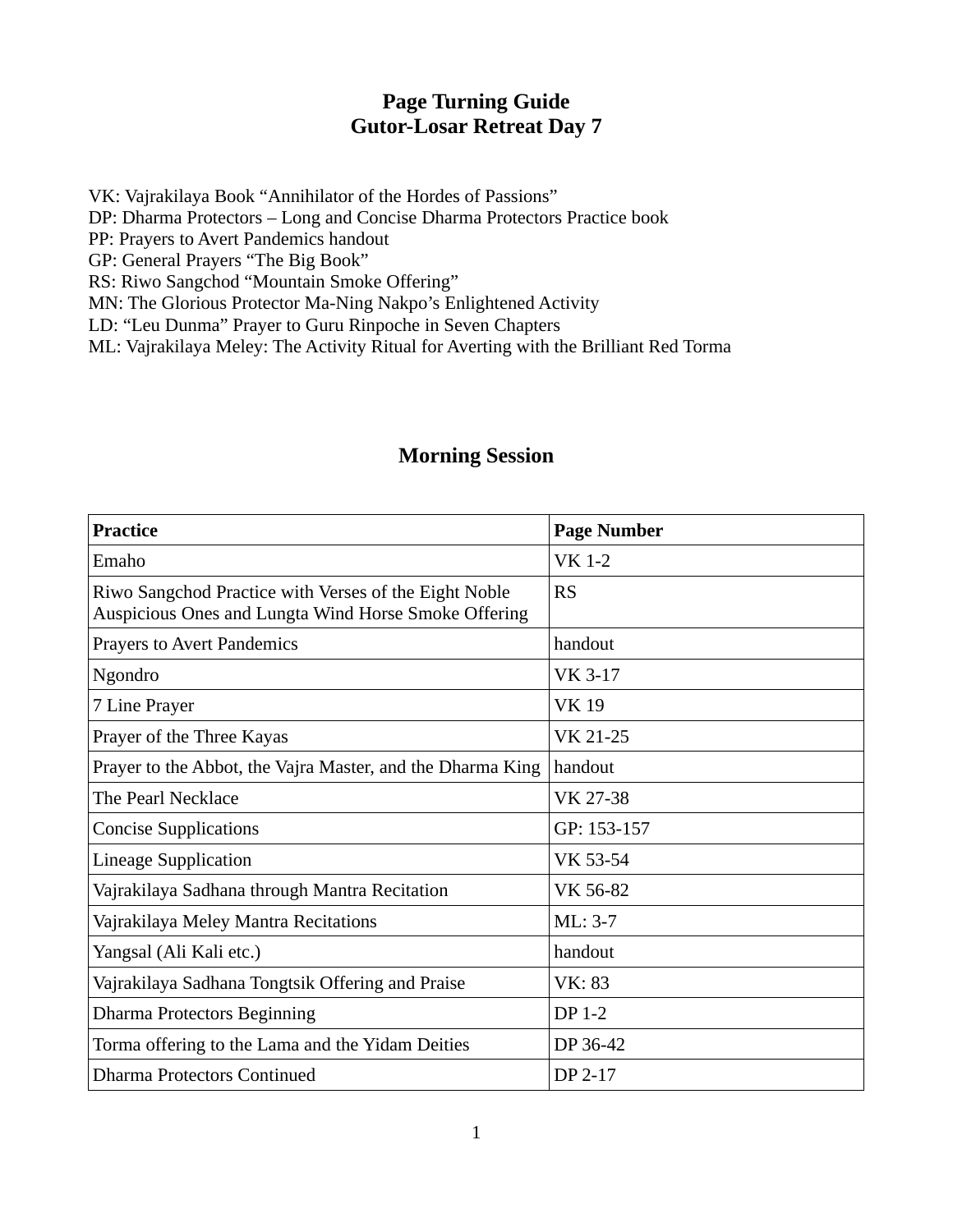| Maning                       | $MN$ 1-29             |
|------------------------------|-----------------------|
| Ekajati                      | DP 146-151            |
| Long Shenpa                  | $\overline{DP}$ 55-78 |
| <b>Session Break prayers</b> | handout               |

## **Afternoon Session**

| Practice                                   | <b>Page Number</b> |
|--------------------------------------------|--------------------|
| <b>Blessing the Fulfillment Substances</b> | handout            |
| Long Shenpa Fulfillment                    | DP 78-85           |
| <b>Shenpa Accumulations</b>                | DP 108-109, 127    |
| Long Shenpa Conclusion                     | DP 85-90           |
| Vajrakilaya Protectors                     | DP: 43-50          |
| <b>Concise Protector Prayers</b>           | GP: 177-207        |
| Terdak Zhidak                              | DP: 17-23          |
| <b>Maning Fulfillment</b>                  | MN: 29-36          |
| Damchen Chitor Confession                  | handout            |
| <b>Requesting Enlightened Activity</b>     | GP: 209-228        |
| Leu Dunma Chapters One through Six         | LD 14-110          |
| <b>Session Break prayers</b>               | handout            |

## Short Break

| <b>Butter Lamp Offering Prayers</b> | GP: 255-258 |
|-------------------------------------|-------------|
| <b>Concise Troma Confession</b>     | VK: 123-124 |
| Sadhana Tsok                        | VK: 125-134 |
| Meley Tsok                          | ML: 13-40   |
| Dorje Drolo Kangwa                  | VK: 137-147 |
| Yingkyi Bendhar                     | VK: 135-136 |
| <b>Tsok Khang Dechen</b>            | VK: 149-152 |